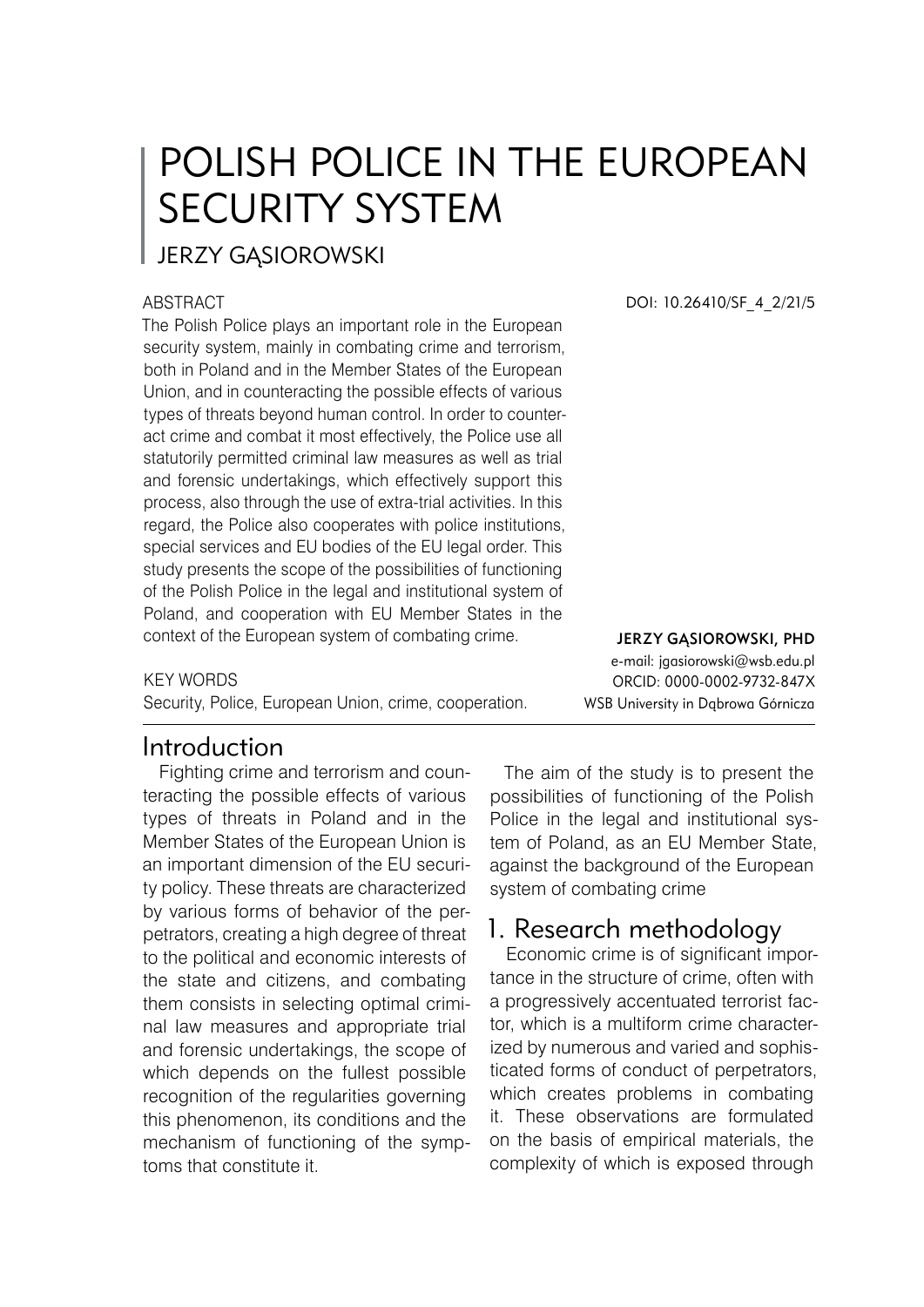descriptions of operating techniques and executive mechanisms, which are built on the basis of dogmatic, criminological and sociological criteria. Most often, these divisions are made using mixed criteria, combining the above elements with forensic ones, which organize the image of crime in terms of the forms of acts and their perpetrators as well as the conditions and circumstances in which these acts are committed. The possibilities of combating crime are analyzed analogously.

When analyzing the phenomenon, the research covered legal acts, literature on the subject and data contained in "*Reports on the state of security in Poland"* in years 2010-2016 *published by the Ministry of the Interior and Administration* in years 2011-20171 (for subsequent years, such data is not published). They included the analysis of the state of crime established by the Police and the trial and forensic aspects of combating it.

# 2. Threats – theoretical and practical approach

State authorities have an impact on the stability of security, the maintenance of which, in the current geopolitical situation, becomes a great organizational challenge, determined by many external and internal circumstances and variables, such as crime and terrorism, which take various forms, creating specific threats. In order to counteract these phenomena, the ability of the services responsible for state security to react quickly to the emerging threats is essential.

The Police play an important role in this respect. Acting pursuant to Art. 7 of the Constitution of the Republic of Poland, as a public authority body, it acts on the basis and within the limits of the law, initiating and organizing activities aimed at preventing the commission of crimes and criminogenic phenomena. In order to effectively counteract them, it is necessary to constantly monitor the regularities governing this phenomenon, its conditions and the mechanisms of its manifestations.

Crime treated as a diverse, dependent on exo- and endogenous factors, a set of behaviors that are negative in the social perception of prohibited acts covers a wide spectrum of crimes falling within the traditional structure of common and economic crime, including organized and terrorist crimes. The dominant group in this catalog is economic crime, which is complex in its structure and includes criminal acts that threaten or threaten individual and supra-individual goods in the sphere of social and economic life, and threaten to lose confidence in the social and economic system or its basic institutions. In this crime, different categories of crimes should be distinguished depending on the interest, education and social position of the perpetrators.

The most socially dangerous crimes are criminal offenses "*characterized by low motives, aggressiveness and brutality, which directly violate the subjective rights of the entitled person or cause harm to entities participating in economic activity as well as state and local government institutions".* (Pływaczewski W., Kędzierska G. 2001:274), the catalog which also includes drug offenses consisting in *"the illegal production and manufacture of drugs, their trafficking and placing on the market"* (Jędrzejko M., Piórkowska

<sup>&</sup>lt;sup>1</sup> Ministry of the Interior and Administration. Report on the state of security in Poland for 2010, Report on the state of security in Poland for 2011, Report on the state of security in Poland for 2012, Report on the state of security in Poland for 2013, Report on the state of security in Poland for 2014, Report on the state of security in Poland for 2015, Report on the state of security in Poland for 2016, Warsaw 2011-2017.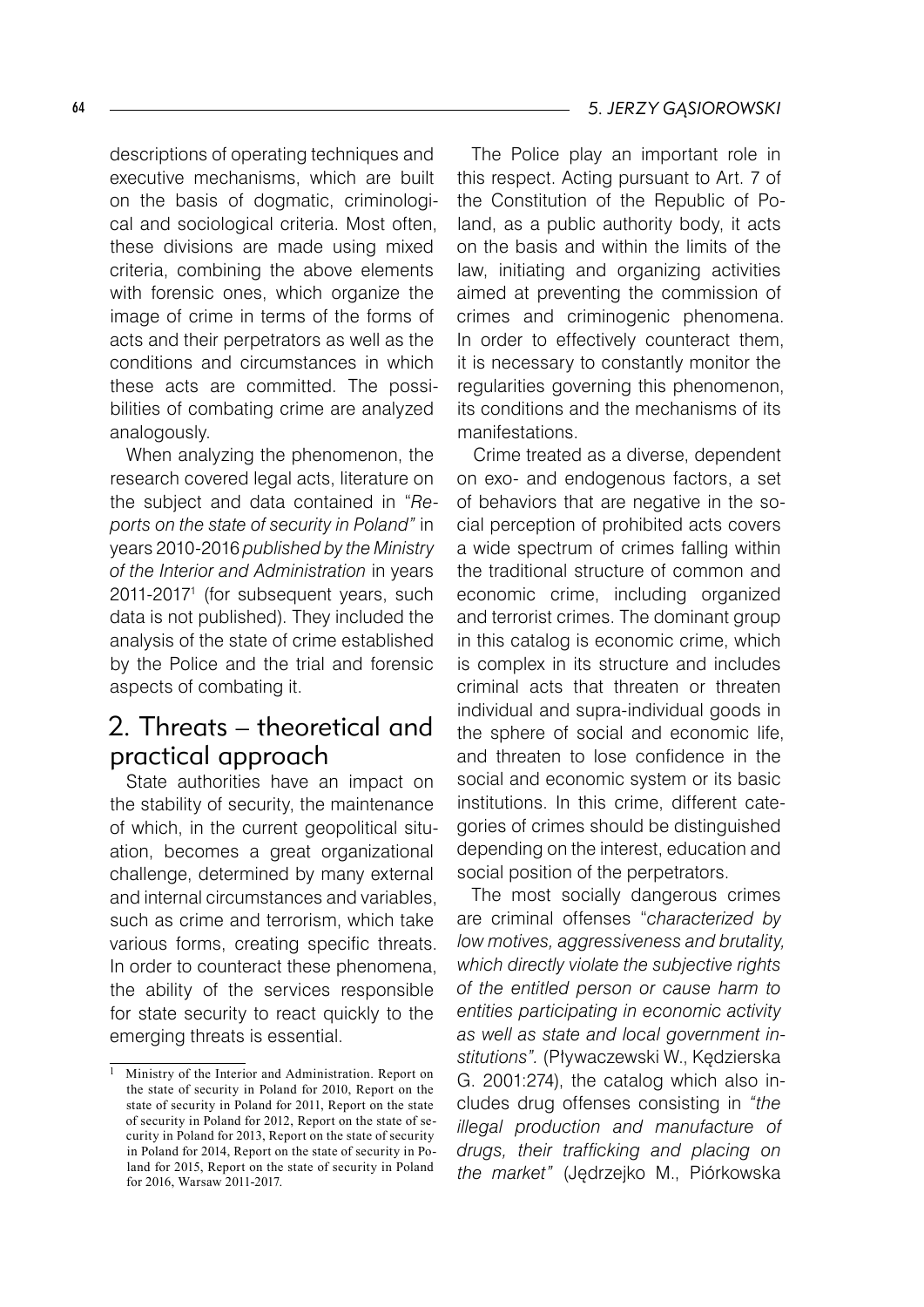K. 2004:154) defined in the Act on counteracting drug addiction of July 29, 2005, the perpetrators of which (usually) do not cause material losses, but gain material benefit by carrying out prohibited acts.

*"Economic crimes that violate the interests of participants in economic transactions (business entities – entrepreneurs, as well as suppliers and / or consumers), as well as the public finance institutions that are part of the economy*" (Gąsiorowski J. 2016: 60), are no less dangerous, thus violating the foundations of proper economic trading. Their catalog is included in the appendix to the Recommendations of the Council of Europe of June 25, 1981(*Council of Europe, Legal Affairs, Economic Crime*, Strasburg 1981, Nr R 81/12), and under Polish law, the Penal Code Act of 6 June 1997 and the Penal Fiscal Code Act of 10 September 1999. This group also includes corporate crime (collective entities), as well as crime against the EU's financial interests, related to the spending of funds from European funds on the development of socio-economic segments of the Member States, which takes the form of extorting EU funds or using already allocated funds for not related to the declared purpose. Corrupt crime closely coexists with the abovementioned forms of prohibited acts, especially where the decision-making process regarding a specific case depends on individuals. In extreme cases, it takes the form of kleptocracy (the rule of thieves).

Terrorism is also a threat to Poland and the EU. This is a real threat related to the possibility of using the territory of Poland for logistic and terrorist activities. The factors predestining Poland to such a role include: membership in the EU, the transit nature of the Republic

of Poland, good communication infrastructure, a banking system compatible with the Western, liberal visa policy, high demand for foreign capital investments, ease of purchasing weapons and explosives. Another significant problem is the influx of Islamic refugees to Poland, among whom there may be future terrorists who may attack "solo/lone wolf ter*rorism*", that is, carried out by individuals unrelated to terrorist groups.

In the above context, intentional human activity aimed at the destruction of the state's critical and ICT infrastructure should be distinguished.

These threats result from the fact that the social reality is dynamic and the criminals adapt to the prevailing conditions in a creative way using the tools of modern technologies. An example is the new environment, the so-called *"cyberspace"* where criminals engage in *"cybercrime"* and *"cyberterrorism".* These threats are characterized by the trans-sectoral and trans-subjectivity of cybersecurity, which makes cyberspace as a place of committing crimes particularly dangerous due to the high number of potential victims and difficulties in detecting perpetrators (no physical attributes of someone's presence, such as fingerprints, voice, image) (Gąsiorowski J. 2017: 217-230).

The state of crime, the level of detection and the number of perpetrators identified by the Police in the period in question are presented in Table 1.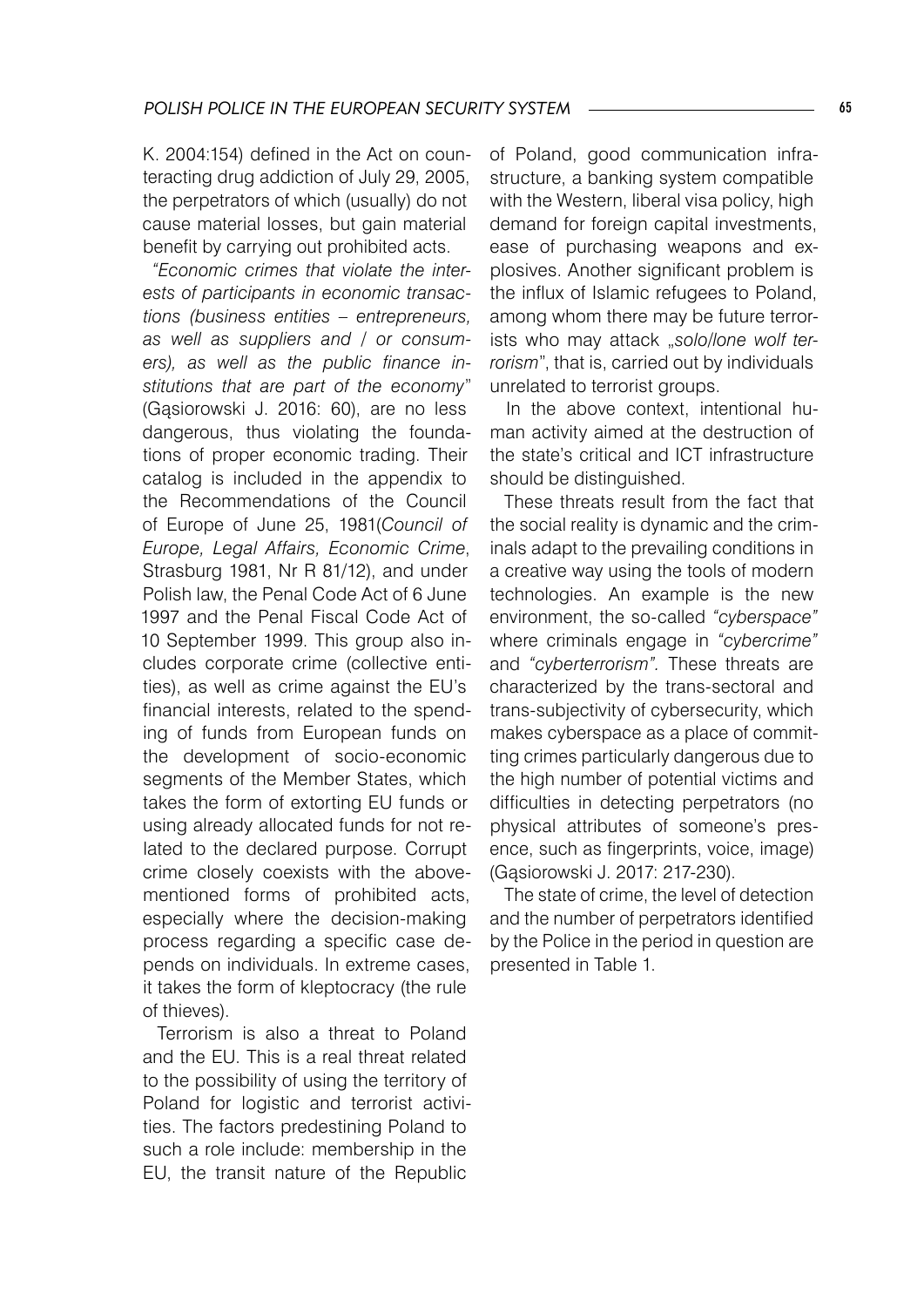| Year  | Committed crime |          |        |            |        |              | Established  |
|-------|-----------------|----------|--------|------------|--------|--------------|--------------|
|       | total           | criminal | drug   | economical | other  | Traceability | perpetrators |
| 2010  | 1138523         | 7778905  | 72375  | 154341     | 132902 | 67,9         | 516152       |
| 2011  | 1159554         | 794102   | 74535  | 151655     | 139262 | 68,7         | 521942       |
| 2012  | 1119803         | 781340   | 76358  | 141483     | 120622 | 67,8         | 500539       |
| 2013  | 1061239         | 727718   | 72073  | 159624     | 101824 | 67,0         | 438524       |
| 2014  | 908854          | 628748   | 62725  | 161827     | 55554  | 66,8         | 362820       |
| 2015  | 827852          | 549729   | 54778  | 168098     | 55247  | 65,9         | 318713       |
| 2016  | 776909          | 517910   | 60400  | 150689     | 47910  | 67,8         | 312366       |
| Total | 6992734         | 4778452  | 473244 | 1087717    | 653321 | 67,41        | 2971056      |

Table 1: Crimes identified in 2010-2016.

Source: development on the basis of reports on the state of safety in Poland for 2010-2016, published by Ministry of the Interior and Administration in years 2011-2017.

The presented data show that crime in the strict sense in Poland is decreasing in the discussed period. This tendency, although with variable dynamics, also persists in individual categories of crimes. Crime detection is stable and remains at 67.41%. As part of the ongoing criminal proceedings, the Police identified a total of 2,971,056 perpetrators. Their decreasing number results from the decreasing dynamics of identified crimes.

It should be noted that, due to the structure of the EU as a single organism, contemporary crime takes the form of "European crime", i.e. "crime committed in the territory of EU Member States, characterized by acts of a clear international character, committed in at least two countries" (Górniok O. 2003: 51). This crime is often carried out in a rational, strategic and planned manner, often overlapping fully or partially with the legal economic and / or political structures of one or more countries.

Among the threats in which the Police takes a direct part in preventing and minimizing the effects in the event of their occurrence, one should mention natural events, such as natural disasters (technical failures, other local and mass threats), and natural disasters that are independent of the human being that could

lead to a crisis<sup>2</sup>.

## 3. Tasks of the Police in the anti-crime system

By focusing on ensuring the protection of citizens' life and health and property (Article 1(2) (3) of the Act of 6 April 1990 on the Police), it prevents and fights crime, as well ascounteracts crises, including terrorist situations. In order to perform these tasks, the Police operates in a comprehensive safety system consisting of three subsystems:

1) government, in which the Police and public safety institutions subordinate to government administration are authorized;

Over the last few years, the police have been directly involved in rescue operations and trial handling of many serious disasters: collapse of the hall in Chorzów (2006, 65 victims), methane explosion in KWK "Halemba" (2006, 23 victims) and KWK "Wujek" (2009 20 victims), an accident of a CASA C-295 M military plane (2008, 20 victims), a fire in a social building in Kamień Pomorski (2009, 23 victims), a railway crash near Szczekociny (16 victims in 2012) and the most tragic plane crash TU- 154M on April 10, 2010 with a delegation going to the 70th anniversary of the Katyn tragedy (Smolensk – 96 victims, including the President of the Republic of Poland, etc.) (Gąsiorowski J. 2014b: 258). The police undertook similar rescue and trial actions in the natural disasters striking Poland, such as the flood of July 1997, which hit southern and western Poland, and other countries (the Czech Republic, Germany, Slovakia and Austria), resulting in the death of 114 people and material damages of nearly \$ 4.5 billion. 56 people died in Poland, and the damage was estimated at approx. PLN 12 billion. (Gąsiorowski J. 2019b: 143).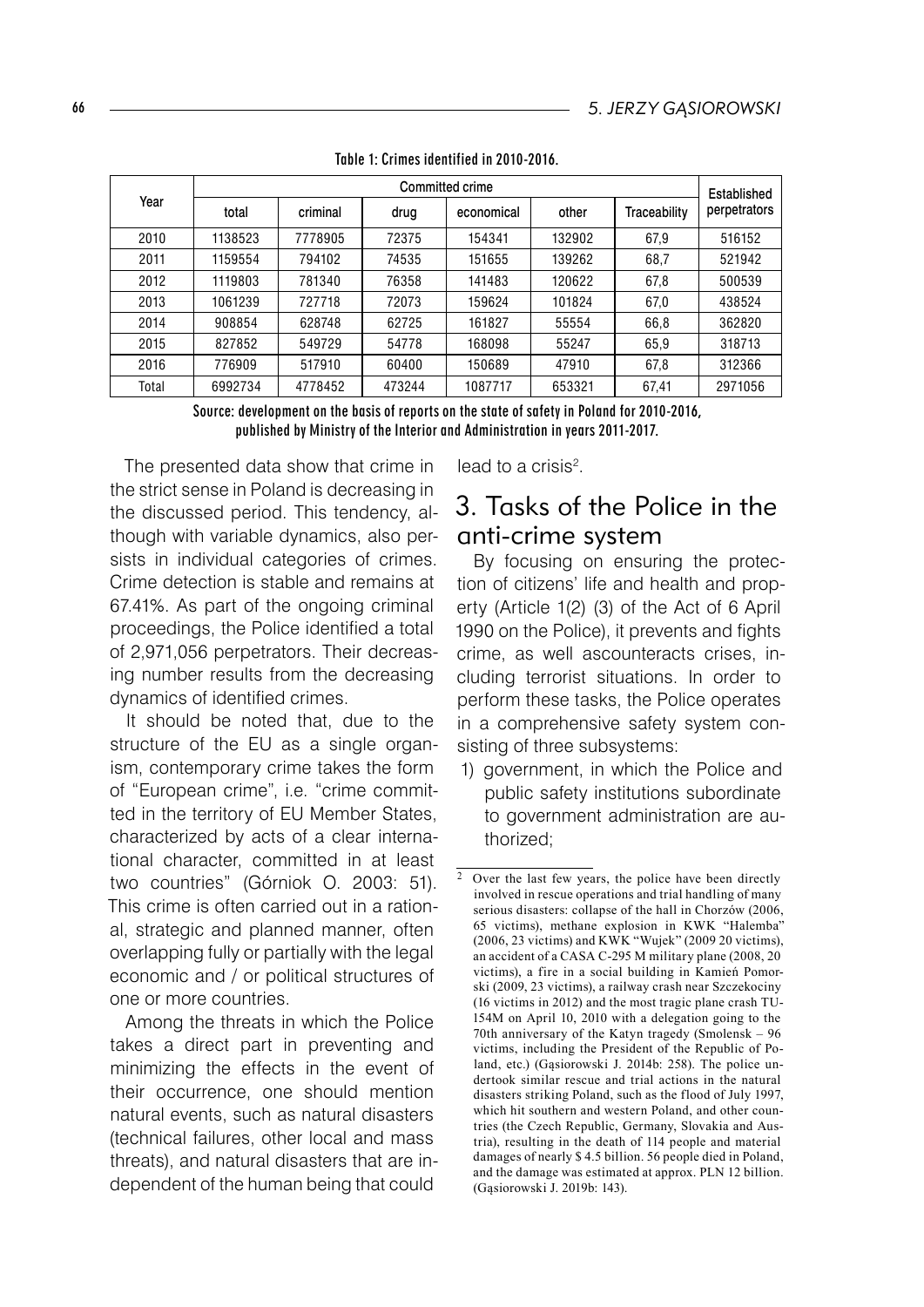- 2) local government, which includes public security institutions subordinate to local government, such as e.g. municipal (city) guard;
- 3) private, i.e. commercial entities protecting persons and property (Misiuk A. 2008: 9-11). This system ensures common security of the state at every level of administration.

For this purpose, the Police use a wide range of powers enabling the undertaking of preventive, procedural and nonprocedural undertakings permitted by law, specified by the provisions of the Act of 6 June 1997 – Code of Criminal Procedure and *"Police Law",* under which tactical and technical forensic activities are carried out, including and characterized by the confidentiality of undertaken police undertakings – *"operational work".* In order to properly implement the tasks, the organizational structure of the Police was organized (Article 4 (1)) on the basis of the following services: criminal, investigative, internal affairs, preventive, counter-terrorist and supporting the activities of the Police in organizational, logistic and technical terms. This structure allows to protect the life and health of people and property against unlawful attacks violating these goods, to control compliance with order and administrative regulations related to public activities or in force in public places, to protect public safety and order, to supervise specialized armed security formations and to initiate and organize activities aimed at preventing the commission of crimes and offenses as well as criminogenic phenomena and cooperation in this respect with state and local government bodies and social organizations. Fighting crime is carried out as part of detection activities using commonly used methods and techniques as well as the most modern

detection technologies (Gąsiorowski J. 2014a: 60-63), and counter-terrorist activities, in accordance with Art. 2 clause 2 of the Act of June 10, 2016 on *"anti-terrorist activities carried out against perpetrators, persons preparing or assisting in committing a terrorist crime, (...), carried out in order to eliminate a direct threat to the life, health or freedom of persons or property with the use of specialized forces and means, and specialized tactics"*. These projects are carried out in cooperation with the police of other countries and international organizations, as well as EU bodies and institutions on the basis of international agreements and arrangements.

When fighting crime, the police use many statutory possibilities to perform tasks as part of procedural and trial-forensic activities, which often do not allow to obtain complete and valuable evidence, and therefore require deepening in order to obtain information with the value of evidence (Gąsiorowski J. 2013: 102). Therefore, a wide range of non-procedural powers is used, i.e. operational and reconnaissance activities, which, in order to identify criminal environments and their disintegration, surveillance, etc., enable the collection, processing and verification of information in a covert manner, enabling the collection of data about an individual (Article 20 of the Act on Police).

The operational work is classified. The legal basis is the provisions of the Act on the Police (Article 19 et seq.) And executive acts, e.g. in the order of the Police Commander in Chief No. pf-634 of June 30, 2006 on the methods and forms of police operational and reconnaissance activities. (unpublished). These activities are usually classified *"activities of law enforcement agencies, carried out*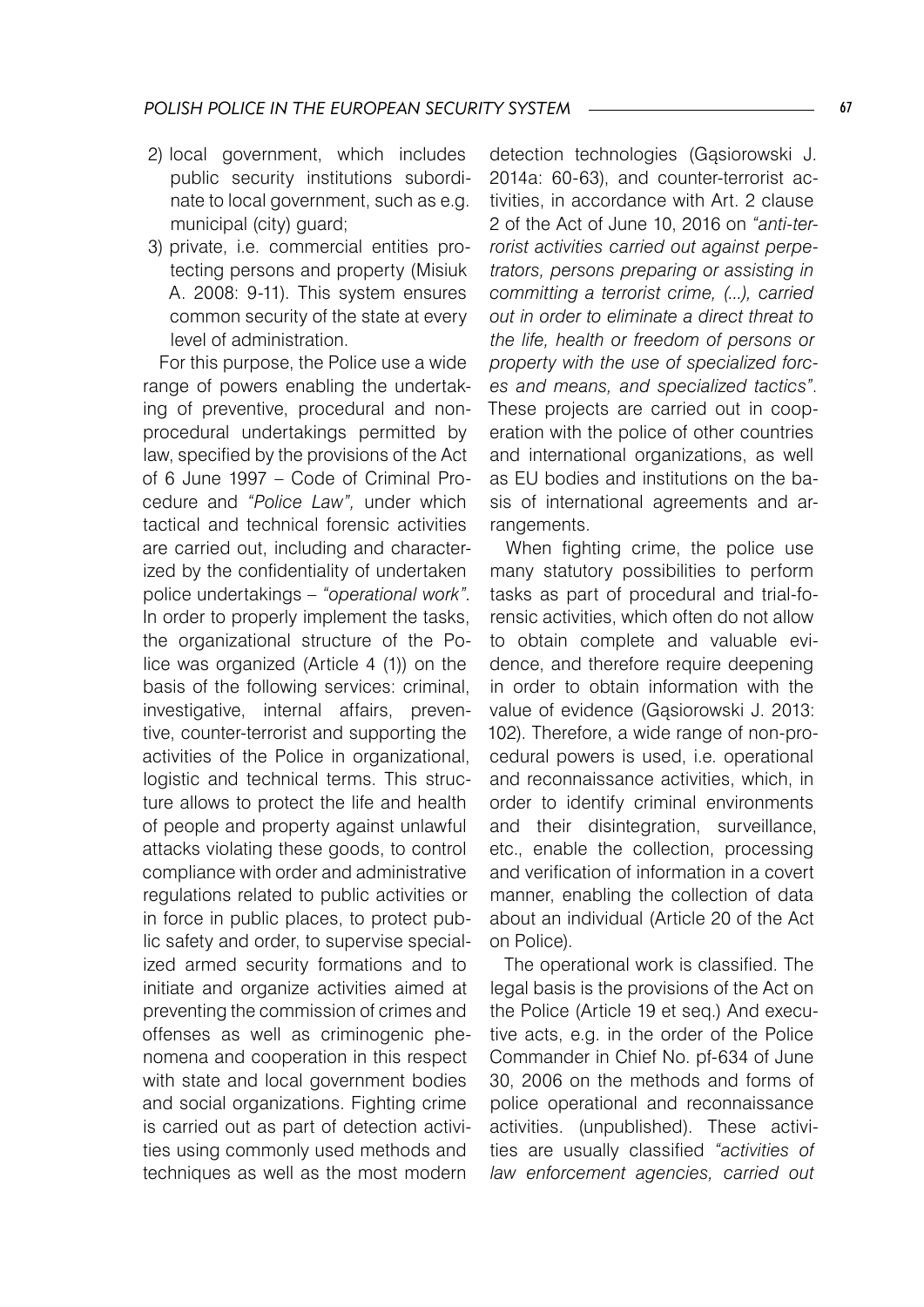*for informational, preventive, detective or evidence purposes (and in the case of intelligence services also having political, military or economic significance)"* (Konieczny J. 2008: 125), aimed at obtaining information about events, environments and people as well as evidence of a crime that are the subject of legitimate interest on the part of law enforcement agencies, as well as carrying out detective and preventive activities, which are carried out using forms and operational methods, including more or less complex ones, such as interview, observation, control correspondence, police provocation (*controlled purchase*), "undercover" or legalization, and cooperation with personal information sources (secret collaborators, agents). In practice, methods with a high degree of complexity are also used, such as special operations, including combinations and operational games (using special objects) (Gąsiorowski J. 2015: 109-129). When performing these activities, technical means are used, i.e. all devices for wiretapping telephone conversations, wiretapping and viewing rooms and people, wiretapping technical means of wire and radio communication, electronic supervision of people, places and objects and means of transport, electronic supervision of means of communication wired and radio.

According to Art. 20a paragraph. 1 The Police ensures protection of the forms and methods of carrying out tasks, information as well as their own facilities and data identifying policemen who, for this purpose, may use public documents or other documents and electronic identification means that make it impossible to determine the identification data of a policeman and the means used in the performance of official tasks (Gąsiorowski J. 2019a: 187-256; Gąsiorowski J. 2016:

105-106). A great advantage of these activities is the fact that they can be carried out before the initiation of preparatory proceedings, during its duration and after its completion. The second advantage of operational work is direct access to criminal environments thanks to the cooperation of officers with personal information sources (ICIs) carrying out initial or deep reconnaissance (these are usually agents who have consented to such activities and carry out tasks assigned to them as part of operational investigations) (Szumski A. 2010: 137). This cooperation allows to indirectly infiltrate criminal environments.

As part of this activity, DNA databases (Articles 21a-21e of the Act) and dermatoscopic data collections (Articles 21h-21n of the Act) are used, which are databases that enable investigative and investigative activities in criminal cases. These tasks are carried out by the Police with the help of the Central Forensic Laboratory of the Police and the National Criminal Information Center (KCIK), which is a criminal information database (Article 14 (5a)), and the National Police Information System (KSIP), which is a set of data sets in which information, including personal data, in connection with the performance of statutory tasks (Article 21nb). Due to the above considerations, these activities are subject to prosecutor and court control.

When performing these tasks, the police have the possibility and obligation to cooperate with state and local government institutions established to maintain public security and order, such as the prosecutor's office, the Central Anti-Corruption Bureau, Fiscal Control, the Internal Security Agency and the Intelligence Agency, or institutions operating in the field of crisis management, operating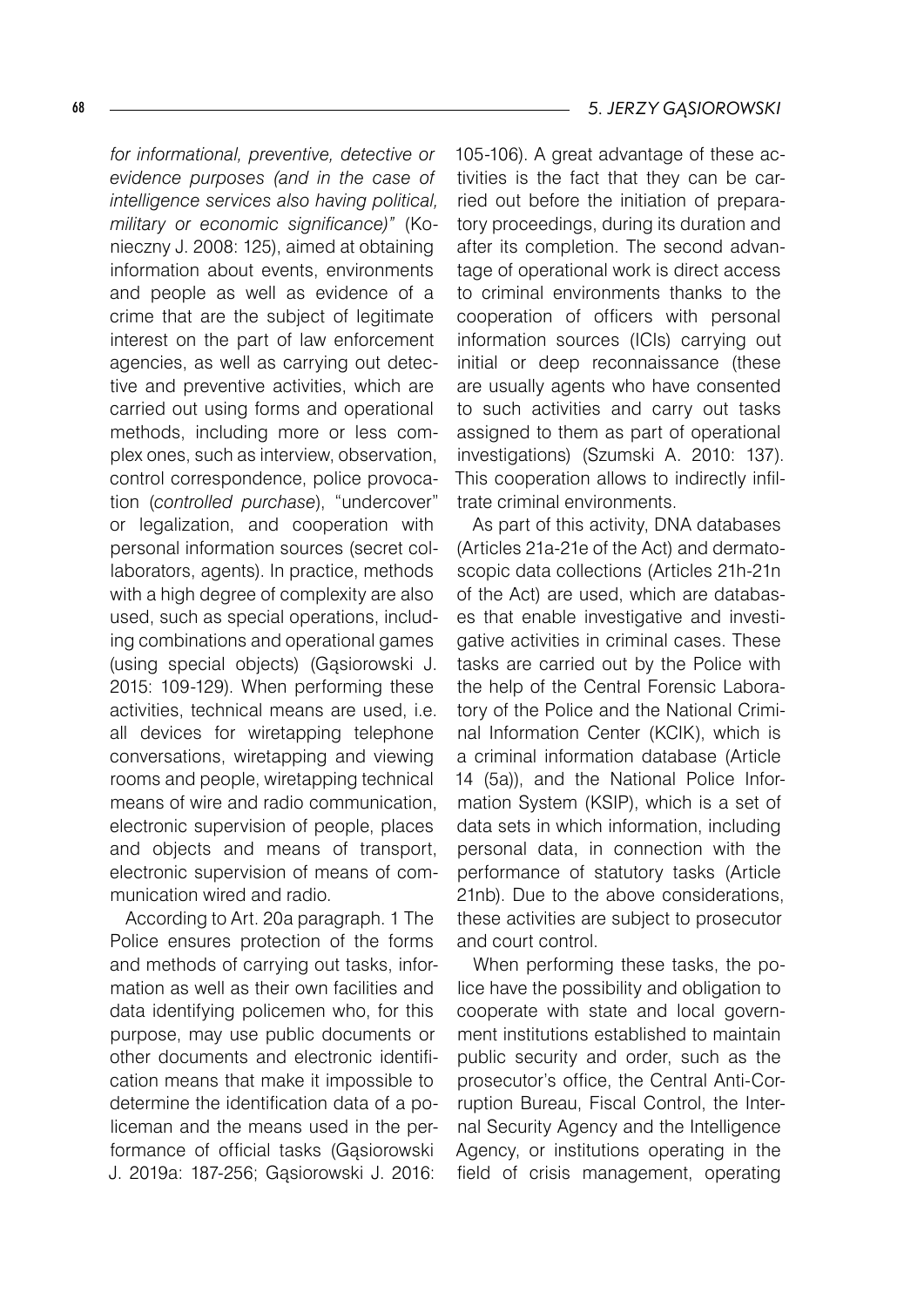within their own statutory competences, local government units and non-institutional licensed enterprises commercially dealing with the protection of persons and property (including private detectives), which have been equipped – albeit to a limited extent – with the right to apply measures interfering with the sphere of civil rights and freedoms using statutory rights and obligations resulting from generally applicable laws.

As part of the prevention and combating of crime, the Police also cooperates in this area with European institutions of legal order and institutions dealing with preventing and combating crime, thus joining the European security system in the area of freedom, security and justice defined by the Treaty on the Functioning of the European Unionwhich, among others defined (chapter 5) the scope of police cooperation in this area. This cooperation involves institutions such as *Europol (European Union Agency for Law Enforcement Cooperation) as well as CEPOL (European Police College), OLAF (European Anti-Fraud Office), BALTCOM (Task Force on Organized Crime), CIROC (Center for Information and Research on Organized Crime), IASOC (International Organization for Research on Organized Crime), FRONTEX (European Border and Coast Guard Agency)*responsible for coordinating the control of the EU's external borders*, EMCDDA (European Monitoring Center for Drugs and Drug Addiction), FRA (Fundamental Rights Agency of the European Union)* for fundamental rights and anti-discrimination*, EASO (European Asylum Support Office) and European Agency for Operational Management Large-scale IT Systems in the Area of Freedom, Security and Justice (eu-LISA).* In the field of judicial cooperation in criminal matters, the Police cooperate with the

judicial and other competent authorities in the Member States, including through *Eurojust (the European Judicial Cooperation Unit).*

This cooperation covers issues such as the possibility of a uniform interpretation and practical understanding of the basic catalog of civil liberties or the enforcement of judgments that concern citizens or collective entities of different countries, and the prevention and combating of crime at the level of police cooperation, including:

- gathering, storing, processing, analyzing and exchanging relevant information;
- supporting staff training and cooperation in the exchange of staff, equipment and research in the field of forensics;
- common investigative techniques for detecting serious forms of organized crime.

The basis for the activities of law enforcement and justice authorities in this matter is the principle of their mutual trust and respect for decisions made in given cases without the need to re-examine them in the requested state to perform the action indicated by the requesting state, e.g. issuing – in accordance with Justice and Home Affairs (JHA) of June 13, 2002 on the European arrest warrant and the procedure for surrendering persons between Member States – an appropriate order or on the basis of Framework Decision 2003/577 / (JHA) of July 22, 2003 on the execution in the European Union of orders freezing property and funds evidence – application for securing property or evidence or providing relevant forensic data.

This cooperation also covers the use of data collected in the Schengen Information System (SIS) (Council Decision 2007/533 / JHA of June 12, 2007 on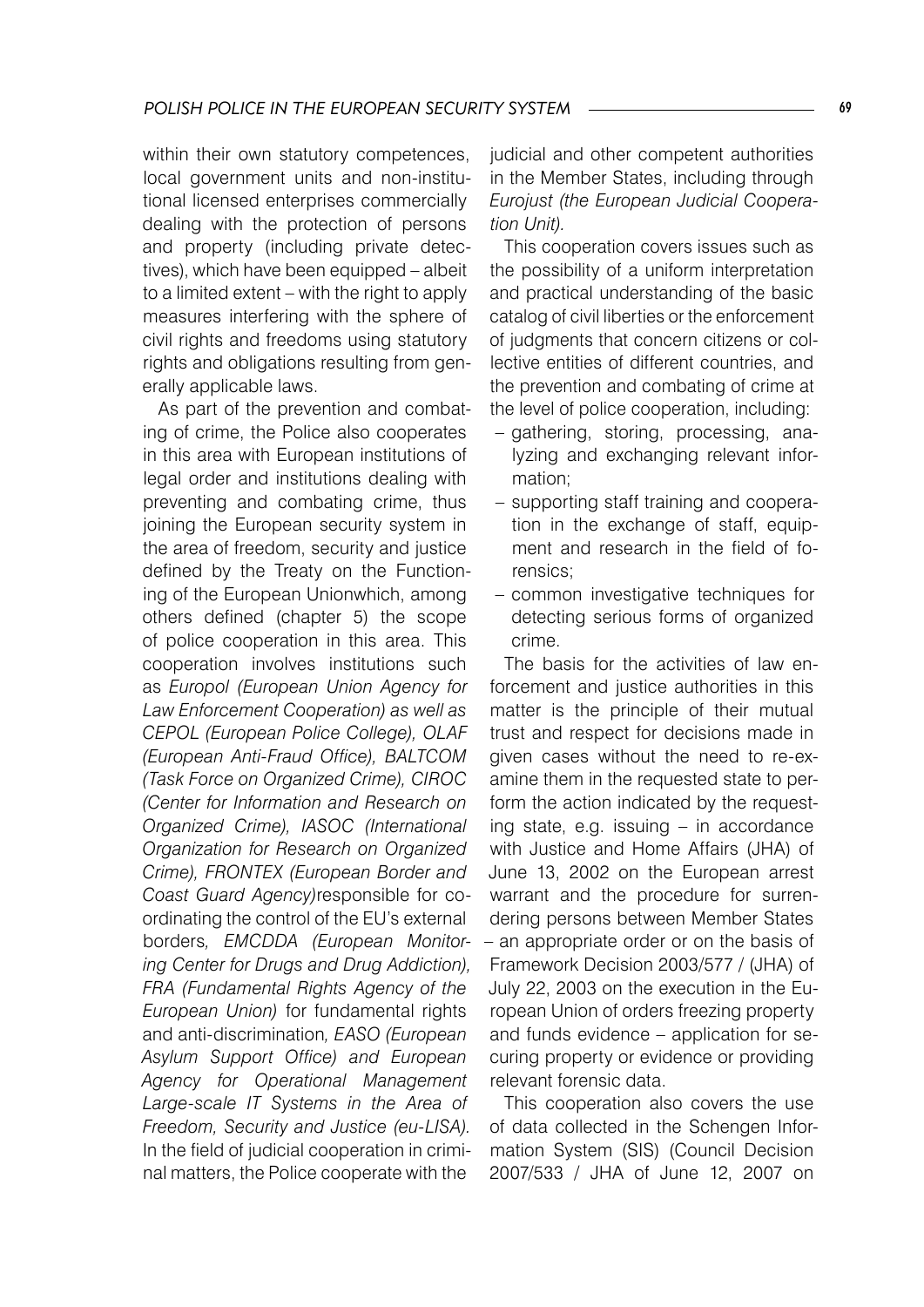the establishment, operation and use of the second generation Schengen Information System, and Regulation (EC) 1987/2006 Of the European Parliament and of the Council of 20 December 2006 on the establishment, operation and use of the second generation Schengen Information System), as well as from the information collected by the European Agency for the operational management of large-scale IT systems in the area of freedom, security and justice (eu-LISA ).

The Polish Police, if necessary, transfers the necessary information obtained as part of operational activities to law enforcement authorities of other EU Member States, including through Europol, which is a platform for multilateral cooperation between the police, border protection, customs, financial, immigration, gendarmerie services, as well as EU Member States' special services. In this respect, Europol operates in accordance with the provisions of Art. 3 and 4 sec. 1 Council Decision 2009/371 / JHA of April 6, 2009 establishing the European Police Office (Europol), as well as Council Framework Decision 2006/960 / JHA of December 18, 2006 on simplifying the exchange of information and intelligence between law enforcement authorities member states of the European Union (the so-called Swedish initiative) and Council Decision 2008/615 / JHA of 23 June 2008 on the intensification of cross-border cooperation, especially in combating terrorism and cross-border crime (the so-called Prüm decision) or the Directive of the European Parliament and of the Council (EU ) 2017/541 of 15/03/2017 on combating terrorism and replacing Council Framework Decision 2002/475 / JHA and amending Council Decision 2005/671 / JHA and Art. 88 of the Treaty on the Functioning of the EU. In terms of assisting investigations,

the task of Europol is to provide the national services of the Member States with all relevant information needed for the effective conduct of operational activities. Use of information and intelligence provided with the involvement of Europol in the framework of ongoing investigations and activities of joint investigation teams, pursuant to Art. 8 point 2 of the abovementioned Council Framework Decision 2006/960 / JHA of 18.12.2006 are subject to national data protection provisions in force in the receiving Member State.

#### Conclusion

The implementation by the Polish Police of statutory tasks at the highest level of professionalism, both in Poland and in the European Union, can only be the result of a planned and efficient safety management process, with the definition of a hierarchy of priorities, because only such activities allow to ensure measurable, long-term success in this field . The Police bear the main burden of counteracting and combating threats related to crime and terrorism – both in the procedural and criminal aspects, because only the combined use of these forms of activities will allow for effective combating crime / terrorism. In carrying out these tasks, the formation cooperates with the police institutions, special services and EU legal order bodies. Within this cooperation, the police observe the principles resulting from the acts of EU law, which, through universal patterns included in them, bind the Polish police, prosecutor's office and courts. Such an approach allows to expand the sphere of practical possibilities of counteracting crime and terrorist acts, as well as detecting activities carried out in criminal proceedings, as well as in operational and reconnaissance activities of criminal services.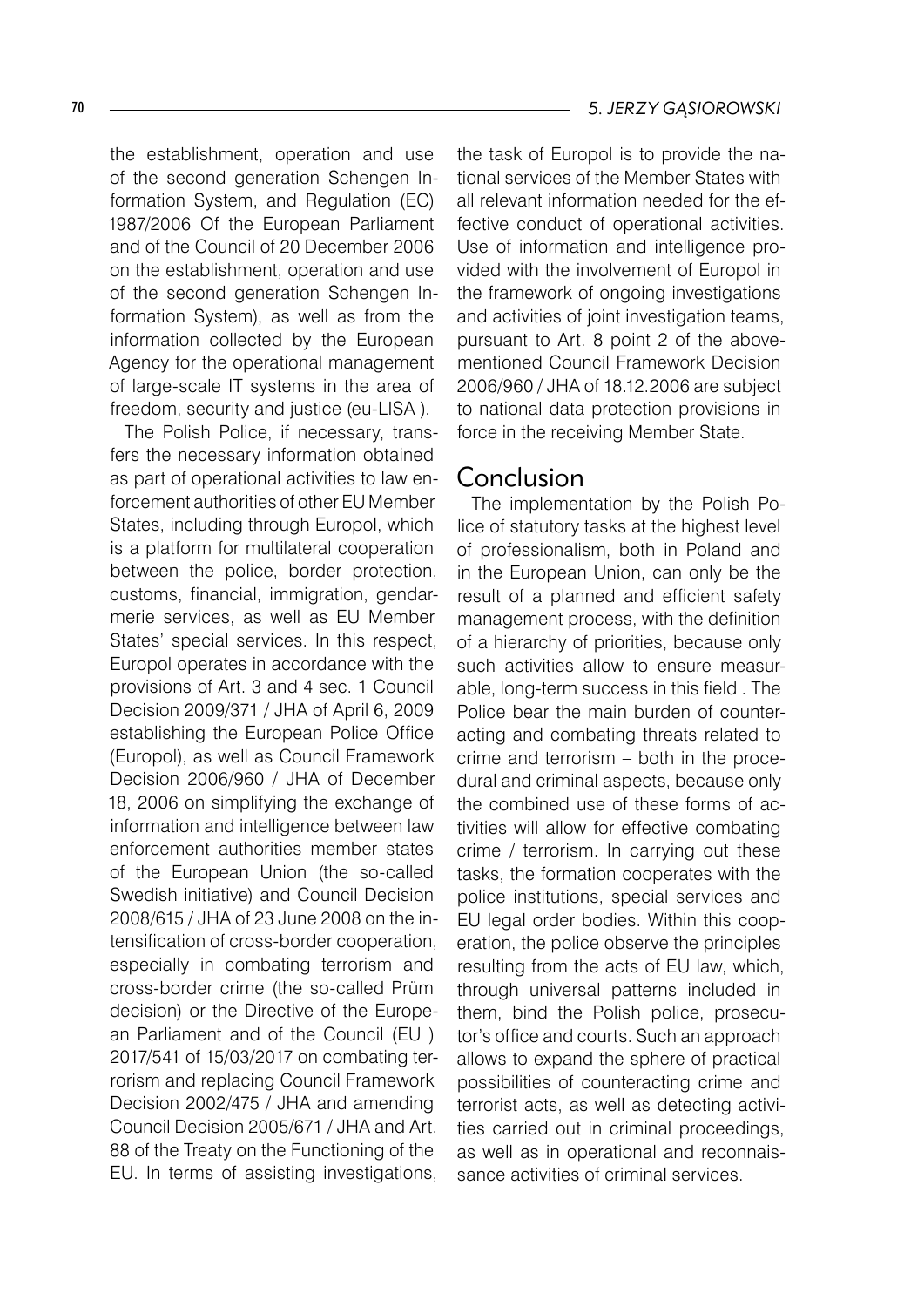# Bibliography

- Act of 10 September 1999 Penal Fiscal Code (OJ of 2018, item 1958 as amended).
- Act of 2 April 1997 Constitution of the Republic of Poland (OJ of 1997, No. 78, item 483, as amended).
- Act of 6 April 1990 on the Police (i.e. OJ of 2020, item 360, as amended).
- Act of 6 June 1997– Code of Criminal Procedure (i.e. OJ of 2020, 30, as amended).
- Act of 6 June 1997 Penal Code (i.e. OJ of 2020, item 1444).
- Act of July 29, 2005 on counteracting drug addiction (i.e. OJ of 2019, item 852, as amended).
- Act of June 10, 2016 on anti-terrorist activities (i.e. OJ of 2019, item 796).
- Council of Europe, Legal Affairs, Economic Crime Strasbourg 1981, No R81/12Gąsiorowski J., Cyberprzestrzeń – teraźniejszość i przyszłość cyberprzestępczości, in: Edukacja XXI wieku. Przestrzenie edukacyjnego współdziałania w budowaniu społeczeństwa obywatelskiego, Part 2, Górecka K., Kurkiewicz A. (eds.), Publishing house of the Higher School of Security in Poznań, Poznań 2017:pp. 217-233.
- Decision EC 2007/533 / JHA of 12/12/2007 on the establishment, operation and use of the second generation Schengen Information System (OJ EU L 205/63 of 7.8.2007).
- Decision EC 2008/615 / JHA of 23 June 2008 on the intensification of cross-border cooperation, especially in combating terrorism and cross-border crime (OJ EU L 210 of 6 August 2008).
- Decision EC 2009/371/JHA of April 06 2009 establishing the European Police Office (Europol) (OJ EU L 121 of 15.05.2009).
- Directive (EU) 2017/541 of the European Parliament and of the Council of 15/03/2017 on combating terrorism and replacing Council Framework Decision 2002/475 / JHA and amending Council Decision 2005/671 / JHA (EU OJ L 88 / 6 of 31 March 2017).
- Framework Decision 2002/584 / JHA of June 13, 2002 on the European arrest warrant and the surrender procedures between Member States (OJ EC 2002 L 190/1).
- Framework Decision 2003/577/JHA of June 22 2003 on the execution in the European Union of orders freezing property and evidence (OJ EC 2003 L 196/45).
- Framework Decision 2006/960 JHA of December 18 2006 on simplifying the exchange of information and intelligence between law enforcement authorities of the Member States of the European Union (OJ EU L386 of December 29 2006).
- Gąsiorowski J., Kryminalistyka w naukach o bezpieczeństwie, in: Elementy teorii i praktyki trans dyscyplinarnych badań problemów bezpieczeństwa, M. Cieślarczyk, A. Filipek, A.W. Świderski, J. Ważniewska (Eds.), Monographs no 139, Vol I, Publishing house of the University of Natural Sciences and Humanities in Siedlce, Siedlce 2013: pp. 95-119.
- Gąsiorowski J., Nowoczesne technologie w kryminalistyce, Security Culture. Science Practice Reflections, No. 21 (52- -80), 2016, pp. 73-114.
- Gąsiorowski J., Polish Police in the common public safety and order assurances system, Forum Scientiae Oeconomia, Vol. 2, No. 2, 2014a, s. 49-74.
- Gąsiorowski J., Przestępczość gospodarcza jako zagrożenie bezpieczeństwa ekonomicznego państwa, in: Kultura bezpieczeństwa. Potrzeby i uwarunkowania. Bezpieczeństwo współczesnego człowieka. Praca poświęcona Profesorowi Marianowi Cieślarczykowi, M. Minkina, A. Filipek, J. Ważniewska (Eds.), Vol II, Publishing house of the University of Natural Sciences and Humanities in Siedlce, Siedlce 2016: pp. 43-102.
- Gąsiorowski J., Security of the individual and operational and investigative work of the police, in: The safety of the individual and of the group in private and public law – a collection of studies, K. Flaga-Gieruszyńska, E. Cała-Wacinkiewicz,